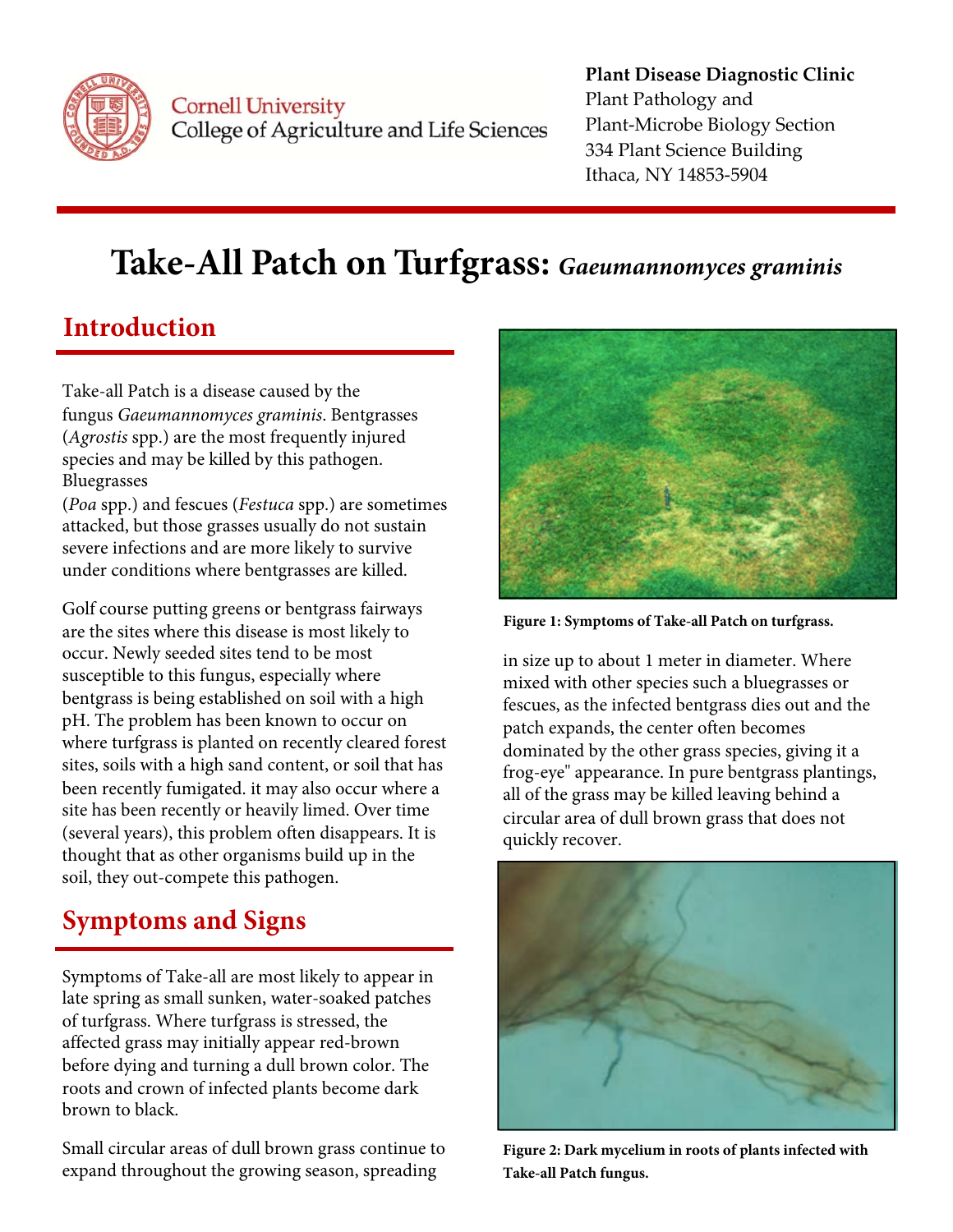#### **Disease Cycle**

The fungus overwinters as mycelium in the thatch layer or on tissues of perennial grass species. The fungus spreads by mycelium growing from plant to plant, invading the roots and crown of susceptible hosts. The fungus produces perithecia in the fall on infected plants. Ascospores from the perithecia may cause infection of aboveground parts in the spring, but this is probably rare. Symptoms begin to show up as the weather becomes warmer and drier.

#### **Management Strategies**

This disease may be difficult to manage, but correcting cultural, drainage and/or nutritional needs may help. If a soil test shows that nutrients such as potassium or phosphorus are low, then applications of fertilizer containing these nutrients may help. Otherwise, use a fertilizer that had acidifying properties (ammonium sulfate, etc.). Avoid applying additional lime, but if necessary, use a coarse grade of lime that will not produce a quick or drastic change in the soil pH.



Disease cycle for Take-all patch (caused by Gaeumannomyces graminis) (adapted from Asher and Shipton, 1981 and provided by APS Press, Compendium of Turfgrass Diseases, 2nd Edition)